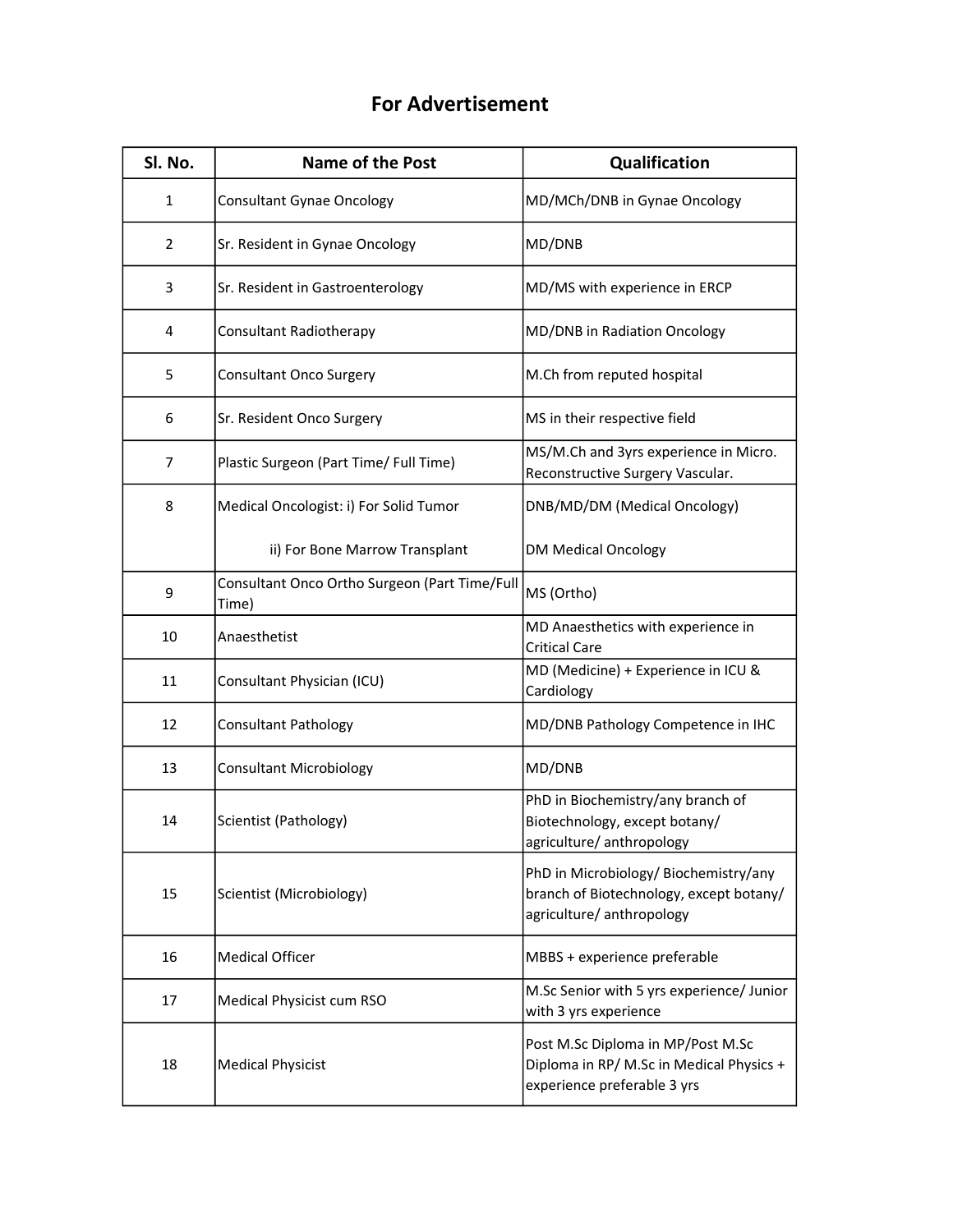| 19 | Statistician                                 | <b>M.Sc Statistic</b>                                                                                                                                                  |
|----|----------------------------------------------|------------------------------------------------------------------------------------------------------------------------------------------------------------------------|
| 20 | <b>Hospital Manager</b>                      | Graduation + Degree in Hospital<br>Management/ MBA (Hospital<br>Management) Proficiency in Computer<br>Application + 1 yr experience of reputed<br>hospital preferable |
| 21 | Assistant Hospital Manager                   | Graduation + Degree/Diploma in Hospital<br>Management/ MBA (Hospital<br>Management) Proficiency in Computer<br>Application + experience preferable                     |
| 22 | Assistant System In-charge                   | BCA/B.Sc IT/BE/B.Tech with Networking<br>Knowledge & experience preferable                                                                                             |
| 23 | PRO (Public/Patient Relation Officer)        | Medical background with well versed<br>in Hindi & English                                                                                                              |
| 24 | <b>Hospitality Assistant</b>                 | Diploma in Hospitality/BBA Management                                                                                                                                  |
| 25 | X-Ray Technician/Radiographer                | Diploma in Radiography/X-Ray with<br>experience                                                                                                                        |
| 26 | Microbiology Technician                      | MLT/DMLT + experience preferable                                                                                                                                       |
| 27 | Pathology Technician                         | Diploma/ Degree in Laboratory Medicine<br>+ experience preferable                                                                                                      |
| 28 | <b>Blood Bank Technician</b>                 | MLT/DMLT + experience in Blood Bank                                                                                                                                    |
| 29 | RT Technician                                | DMRT/AEFB                                                                                                                                                              |
| 30 | <b>ERCP Technician</b>                       | Graduation, at least 2 yrs experience in<br><b>ERCP</b>                                                                                                                |
| 31 | <b>ERCP Assistant</b>                        | I.Sc. Pass with 1 yrs expereince of ERCP                                                                                                                               |
| 32 | <b>Clinical Assistant</b>                    | I.Sc. Pass with more than two yrs<br>experience of working in hospital.                                                                                                |
| 33 | OT Technician                                | Diploma in OT Technician + experience<br>prferable                                                                                                                     |
| 34 | OTA Technician                               | Diploma in OT Technician + experience<br>prferable                                                                                                                     |
| 35 | Nuclear Medicine Technologist                | Diploma in Nuclear Medicine Technology                                                                                                                                 |
| 36 | <b>Office Attendant for Nuclear Medicine</b> | Graduation + Computer knowledge +<br>experience preferable                                                                                                             |
| 37 | <b>Counselleor for Blood Bank</b>            | <b>Graduation Psychology + Computer</b><br>knowledge + experience of counselling                                                                                       |